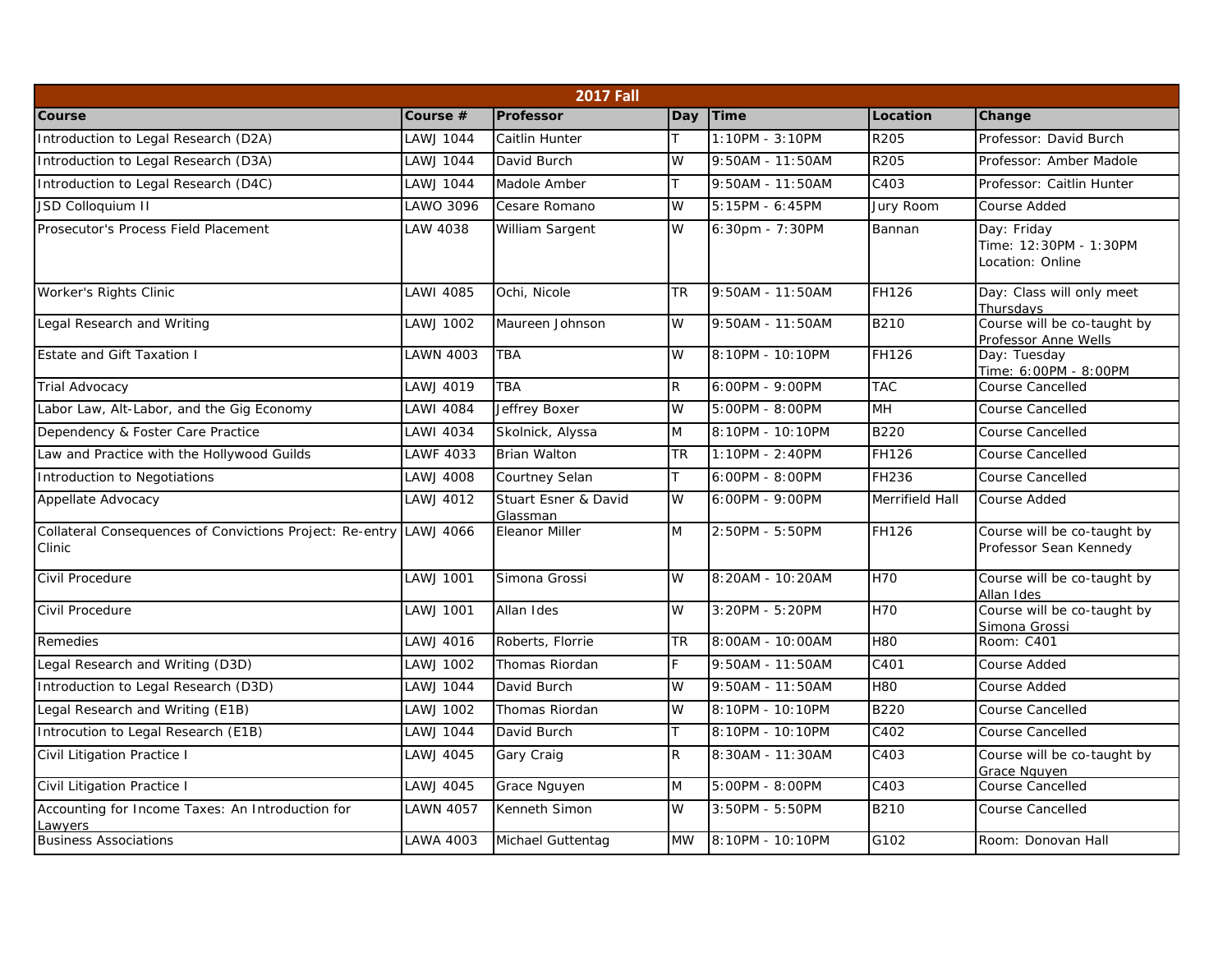| Motion Pictures: Finance and Production Seminar | <b>LAWF 4011</b> | Jay Dougherty &       | <b>TR</b>  | $-6:00PM - 8:00PM$    | C402         | Room: Bannan     |
|-------------------------------------------------|------------------|-----------------------|------------|-----------------------|--------------|------------------|
|                                                 |                  | Jeffrey Robin         |            | $R - 6:00PM - 7:00PM$ |              |                  |
| White Collar Crime Seminar                      | <b>LAWD 4027</b> | David Kirman &        | IR.        | $6:00Pm - 8:00PM$     | Bannan       | Room: C402       |
|                                                 |                  | <b>Vince Farhat</b>   |            |                       |              |                  |
| <b>International Taxation I</b>                 | LAWN 407         | Alexander Lee         | <b>IW</b>  | 8:10PM - 10:10PM      | <b>FH236</b> | Room: B220       |
| Appellate Advocacy                              | LAWJ             | Kimberly Thigpen      | IW         | 9:00AM - 12:00PM      | C402         | Course Added     |
| Advanced Topics in Constitutional Law           | <b>LAWC 4041</b> | Kimberly West-Faulcon | <b>MW</b>  | 9:50AM - 11:50AM      | <b>FH126</b> | Room: Jury Room  |
| Entertainment Moot Court                        | LAWO 7061        | Selan Courtney &      | <b>W</b>   | 8:10PM - 10:10PM      | Bannan       | Room: FH236      |
|                                                 |                  | David Jonelis         |            |                       |              |                  |
| Alternatice Dispute Resolution: Law & Practice  | LAWJ 4089        | Hiro Aragaki          | IR.        | 3:20PM - 5:20PM       | Bannan       | Room: B220       |
| Research Methodology                            | LAW 3015         | Cesare Romano &       | <b>ITR</b> | 4:00PM - 5:30PM       | <b>TAC</b>   | Room: Jury Room  |
|                                                 |                  | Carlos Bedejo         |            |                       |              |                  |
| Appellate Advocacy                              | LAWJ 4012        | Kimberly Thigpen      | F          | 9:00AM - 12:00PM      | C402         | Course Cancelled |